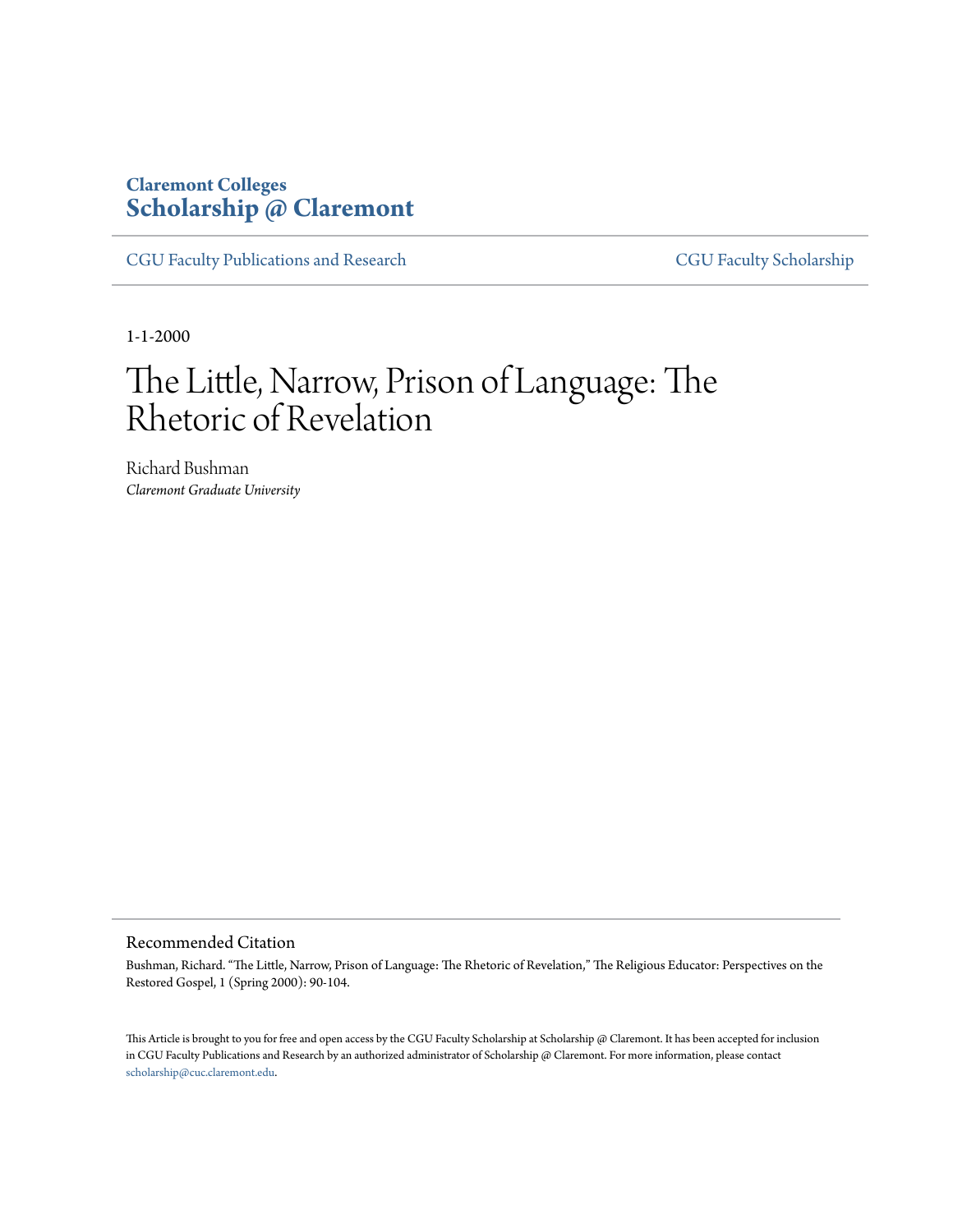## **The Little, Narrow Prison of Language: The Rhetoric of Revelation**

Richard Lyman Bushman

I want to raise an old question about Joseph Smith's revelations, one that came up early in Church history when plans were first being made to publish the compilation of revelations called the Book of Commandments.<sup>1</sup> The question is about the language of the revelations. Joseph noted in his history that at the November 1831 conference in Kirtland where publication was approved "some conversation was had concerning revelations and language." This was the occasion when William E. McLellin, apparently the leading critic of the language, was challenged to make a revelation himself, and failed. Joseph said the Elders at the conference all watched while McLellin made "this vain attempt of a man to imitate the language of Jesus Christ," noting that "it was an awful responsibility to write in the name of the Lord."<sup>2</sup>

My interest in the language of the revelations differs from McLellin's who apparently thought the writing was unworthy of Jesus Christ. I do not want to open myself to the criticism, as Joseph said of McLellin, that he had "more learning than sense."<sup>3</sup> I am less interested in the quality of the language than in its structure: how are these revelations put together? Rather than feeling they fall below a suitable rhetorical standard, I am impressed with how effective the revelations are and would like to know how they work rhetorically to achieve their impact on believing readers.

Consider section 4 of the current Doctrine and Covenants, (possibly the revelation McLellin tried to imitate). He had been challenged to "seek ye out of the Book of Commandments, even the least that is among them," and try to better it (D&C 67:6). Section 4 fills less than half a page and runs to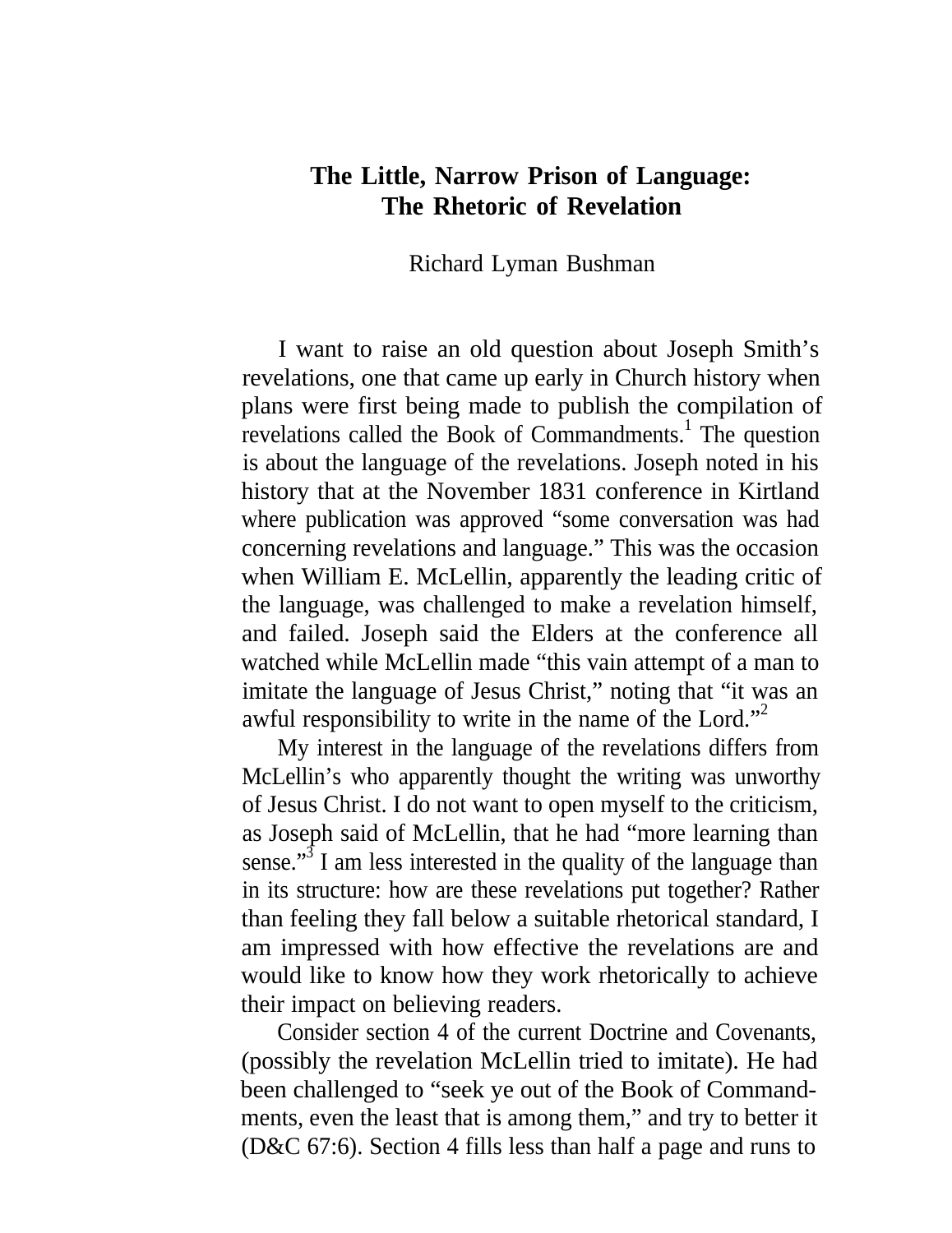just seven verses, making it a logical choice. Yet in that brief space, the revelation interweaves phrases from eight scattered biblical passages—Isaiah, Mark, Corinthians, John, 2 Peter, Matthew, Luke, James—blending them together into a single energetic call to the latter-day work, beginning with words from Isaiah, "Now behold a marvelous work is about to come forth among the children of men." It is a piece of writing not easily tossed off even by an experienced hand.

The problem of language becomes more complex when we keep in mind that to some extent the revelatory language was confined to the vocabulary of Joseph Smith. Joseph's comments in the history speak of the "language of Jesus Christ," and writing "in the name of the Lord," as if the revelations were transcripts from heaven. Yet at the same time, the preface to the Book of Commandments says that the commandments were given to the Lord's servants "in their weakness, after the manner of their language" (D&C 1:24). The revelations were given in English, not Hebrew or reformed Egyptian. The vocabulary shows few signs of going beyond the diction of a nineteenth-century American common man. The revelations from heaven apparently shone through the mind of Joseph Smith and employed his language to express the messages.

The principle of working "after the manner of their language," meaning the language of the Lord's weak servants, put fairly severe limitations on the rhetoric of the revelations. Joseph had no grounds for claiming special powers of language. He lacked all formal training, of course, having attended school a few months at best. Emma said that he could scarcely write a coherent letter when she married him. Nor had he been exposed to literature—none of the classics of antiquity, no Shakespeare or Pope, likely no Jefferson or Franklin. We know he at least consulted the Bible, but his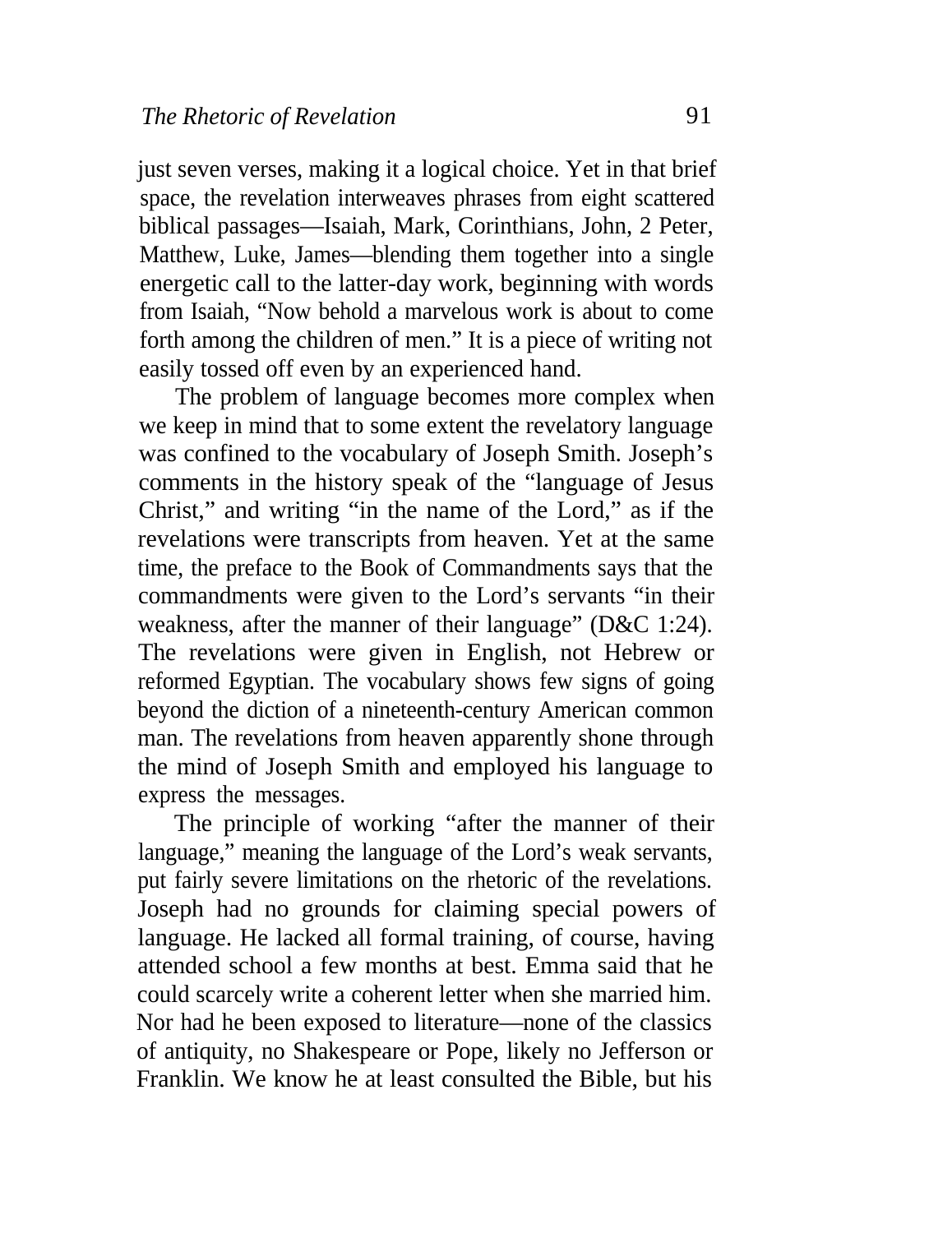mother said he had not read it through before he translated the Book of Mormon. We have no glimpses of him, like the young Abraham Lincoln, reading a book by firelight. Manchester did have a lending library, but the Smiths are not known to have patronized it. He is more likely to have read newspapers and almanacs than any other kind of writing. He doubtless heard sermons, though the family did not attend church regularly. The dominant source of Joseph's language must have been the speech of family and neighbors. Speech is not a shallow well of language, as the rich speech of societies with thin printed resources demonstrates; and the Smiths were a verbal family, if Lucy's later autobiography is any indication. But overall the sources within Joseph's reach were not plentiful. The plain language available for Joseph's revelatory rhetoric would necessarily ascend to its greatest heights in the words of the English Bible.

Joseph recognized the limits of his language in a November 1832 letter to W. W. Phelps, the editor of the Church newspaper in Missouri. Joseph ended the letter with a prayer for the time when the two of them should "gaze upon eternal wisdom engraven upon the heavens, while the majesty of our God holdeth up the dark curtain until we may read the round of eternity." Then at last, he hoped, they might be delivered "from the little, narrow prison, almost as it were, total darkness of paper, pen and ink;—and a crooked, broken, scattered and imperfect language."<sup>4</sup> The words suggest that Joseph envisioned more than he could express and wanted language that was straight and whole rather than crooked and broken. He seemed to feel the same constraints as Moroni who said the Nephites stumbled "because of the placing of our words" (Ether 12:25, see also vv. 23-24). The revelation to the elders at the November 1831 conference when the question of Joseph's language was raised said "his language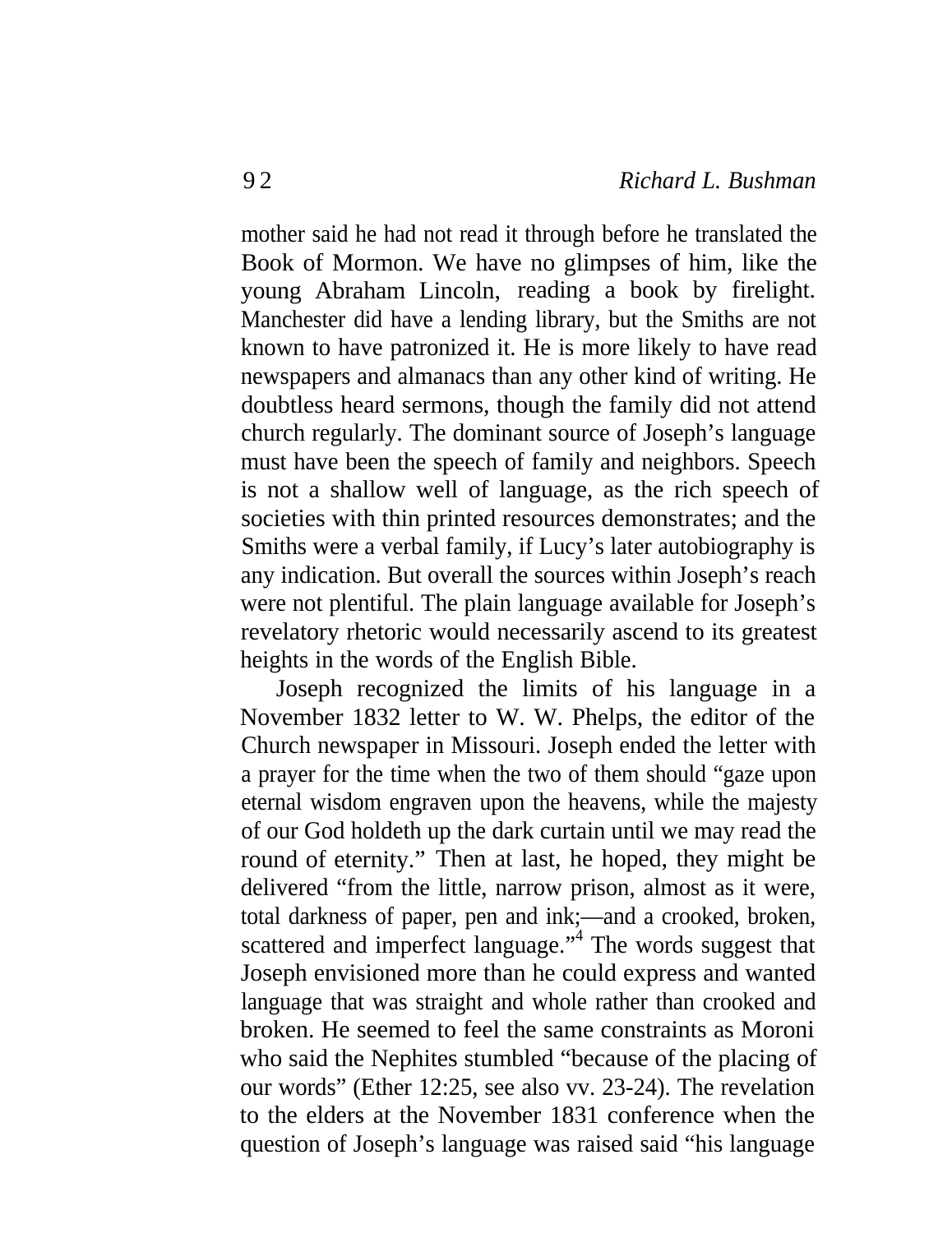you have known, and his imperfections you have known," not denying Joseph's imperfections in writing, but only rebuking the elders for looking upon them (D&C 67:5).

Joseph Smith, then, was no Shakespeare or Dickens; he admitted his own limitations and section 67 implicitly acknowledges them too. Yet the revelations convinced the elders at the November 1831 conference that "these commandments were given by inspiration of God, and are profitable for all men, and are verily true."<sup>5</sup> Given the circumstances of their composition, the revelations are surprisingly effective down to this day, making the question of the revelations' rhetorical structure all the more interesting.

The revelations compiled into the Doctrine and Covenants take many forms—excerpts from letters, reports of visions, prayers, items of instruction, formal statements of the Church. I wish to deal with only one type, the classic revelations that begin with an address from the Lord to a listening audience—an individual, a group of elders, or the Church and world at large—like the opening line of section 1, "Hearken, O ye people of my church, saith the voice of him who dwells on high." Most of the early revelations before 1837 take this form of direct address from God to the people.

What I mean by the structure of these revelations, the center of my interest, can be understood by considering a physical analogy. The classic revelations can be thought of as constructing a rhetorical space comparable to the physical spaces where talk takes place. All writing implicitly organizes the source of the words—the writer—and the intended readers or listeners into a relationship, forming a kind of space that can be compared to actual physical spaces, as a way of identifying the character of the writing. We all know the difference between talking across the kitchen table and meeting around a table in a corporate board room. Sports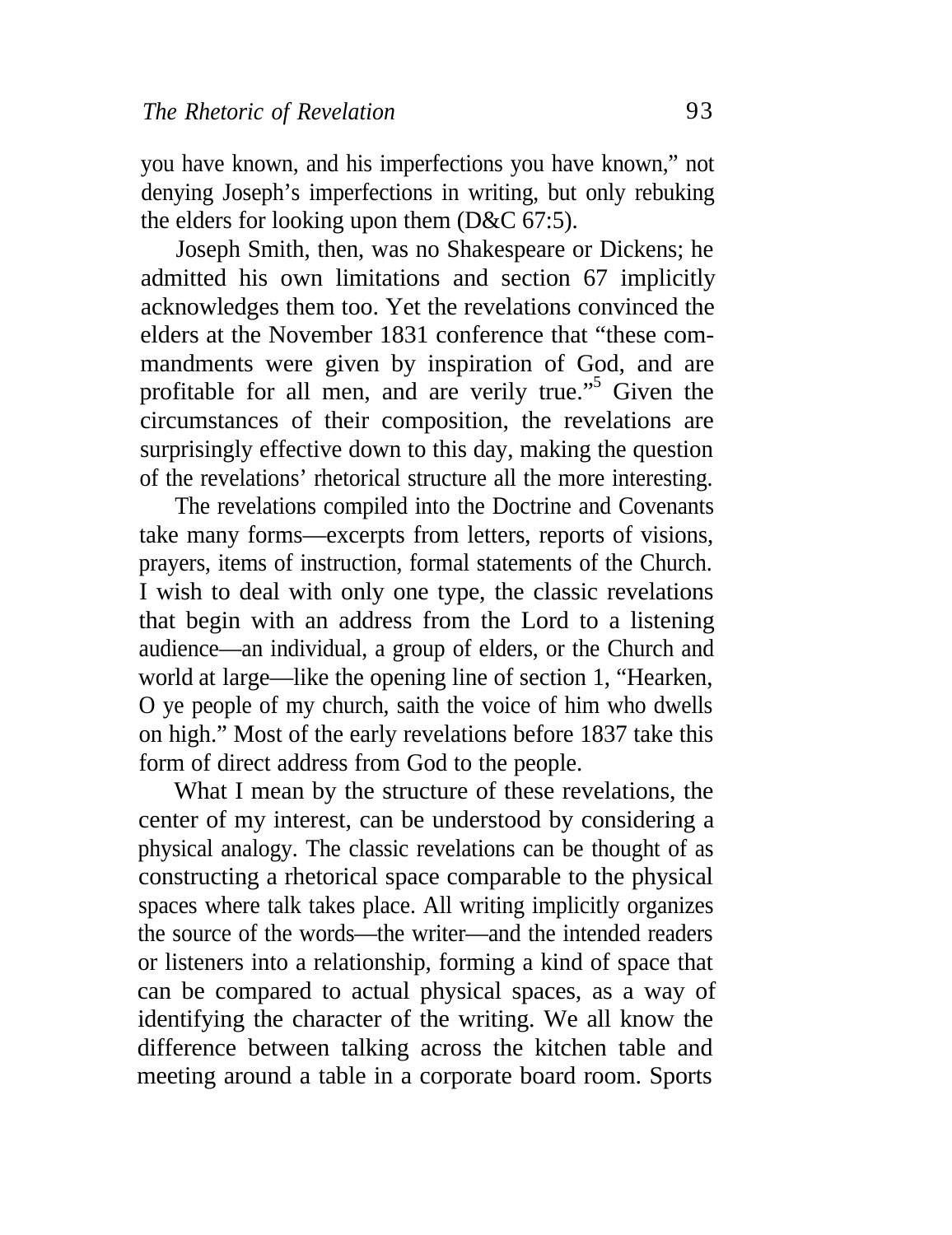shirts and slacks are suitable for the kitchen versus blue suits in the board room; flowery wallpaper in one and walnut paneling in the other; gossip and personal stories compared to stock buy backs and downsizing. The circumstances set up quite different relationships among speakers and listeners in the two settings. The place where talk takes place always makes a difference. Think of the differences between a college class room or a bus stop, a dance floor or the coach's bench on a basketball floor. Each situation sets up roles for the speakers and listeners, prescribes modes of appropriate speech, and establishes relationships among the people in the space. Whoever we may be in other environments, these settings mold our conduct to suit the location.

In the same manner, writing sets up rhetorical spaces wherein the relationship of writer (or speaker) and the reader (or listener) are fixed by the writing itself. Although without the stage props of a board room table or a blue suit, the writing assigns roles and establishes relationships. An IRS tax form establishes itself as the purveyor of rules which we all are to obey. An autobiography turns readers into intimate acquaintances who are to learn the writer's secrets. A newspaper article brings us dispatches from the front, the reporter assuming that his or her readers want to know everything that is happening in the world.

Thinking in this vein, we can ask what kind of rhetorical space do the revelations construct? What relationship do they set up between reader, speaker, and the writer who is Joseph Smith? The striking feature of Joseph Smith's classic revelations is the purity of God's voice coming out of the heavens and demanding our attention. The first verse of section 1 speaks with this crystalline clarity: "Hearken, O ye people of my church, saith the voice of him who dwells on high, and whose eyes are upon all men; yea, verily I say: Hearken ye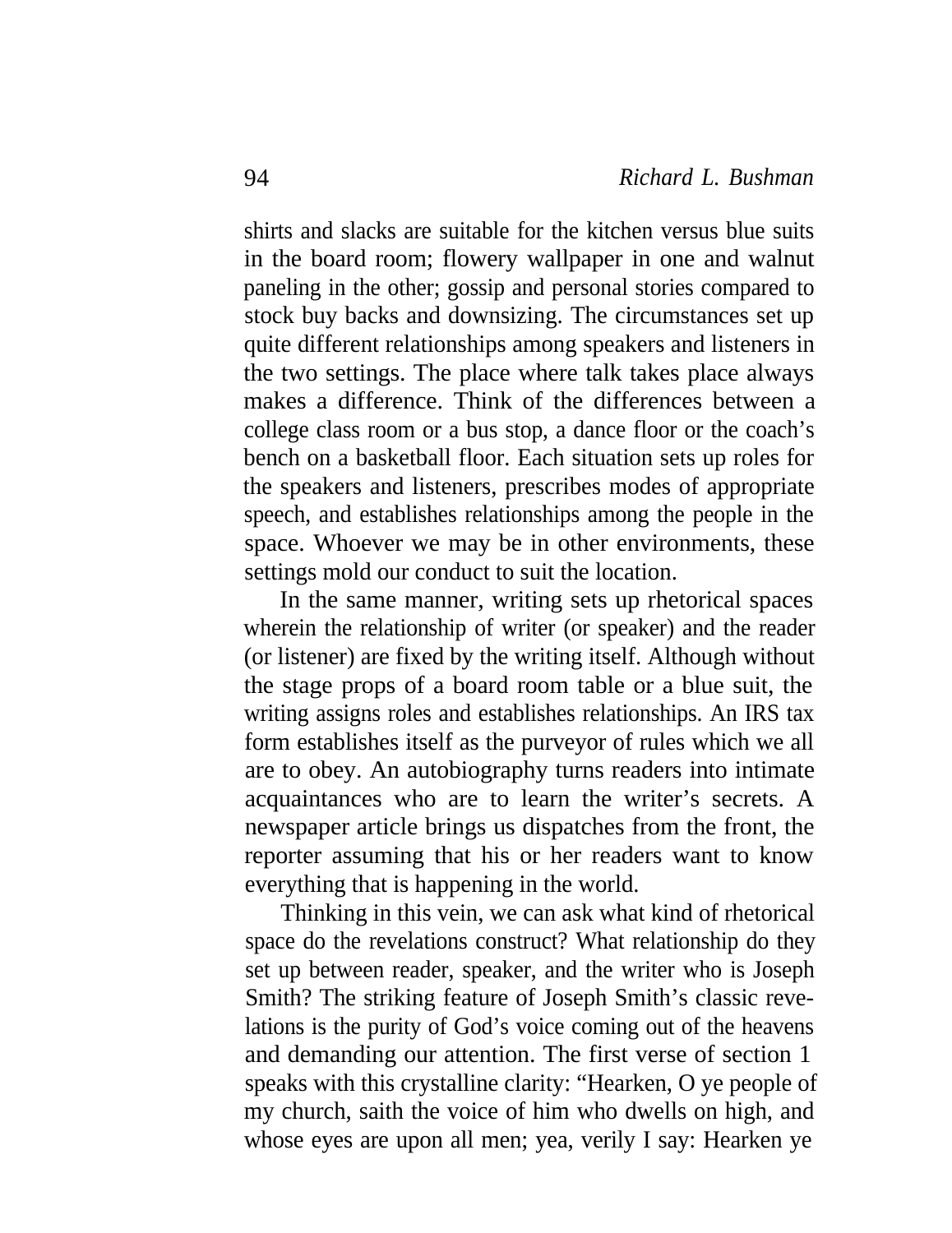people from afar; and ye that are upon the islands of the sea, listen together." In that passage and through this entire revelation, the Lord alone is speaking, and all readers and hearers are called upon to give heed. Listen, hearken, hear are the words with which the classic revelations open, and then the voice of God comes right out of the heavens into our ears. From the first word, a relationship is put in place: God speaks to command or inform; we listen.

The voice is pure in that God alone is speaking; Joseph Smith whom we know actually dictated the revelation is totally absent from the rhetorical space. One relationship prevails in these revelations: God speaking to his people. In Isaiah or most of the other Old Testament prophets, the prophet himself keeps intervening to mediate between the Lord and the people. When we come to passages that begin "thus saith the Lord," then we hear God Himself, but before long Isaiah comes back in as commentator and teacher, explaining to readers what the Lord implies. Isaiah is our companion and teacher, never far out of the picture. In the Book of Mormon and New Testament, God himself rarely speaks in a first person voice all by Himself. Most of the scriptures are sermons or letters by one of the prophets, with only occasional interjections of God's own words spoken in his first-person voice. In the Book of Mormon we come closest to the unmediated word of God during Nephi's lengthy revelations of world history; yet even here Nephi is reporting on what he sees. His person plus the attending angel do most of the talking rather than the Lord Himself.

These guides and mediators disappear in Joseph Smith's revelations. The Lord speaks directly to His audience, whether one person or the whole world. "Hearken, my servant John," is the message in section 15 to John Whitmer, "and listen to the words of Jesus Christ, your Lord and your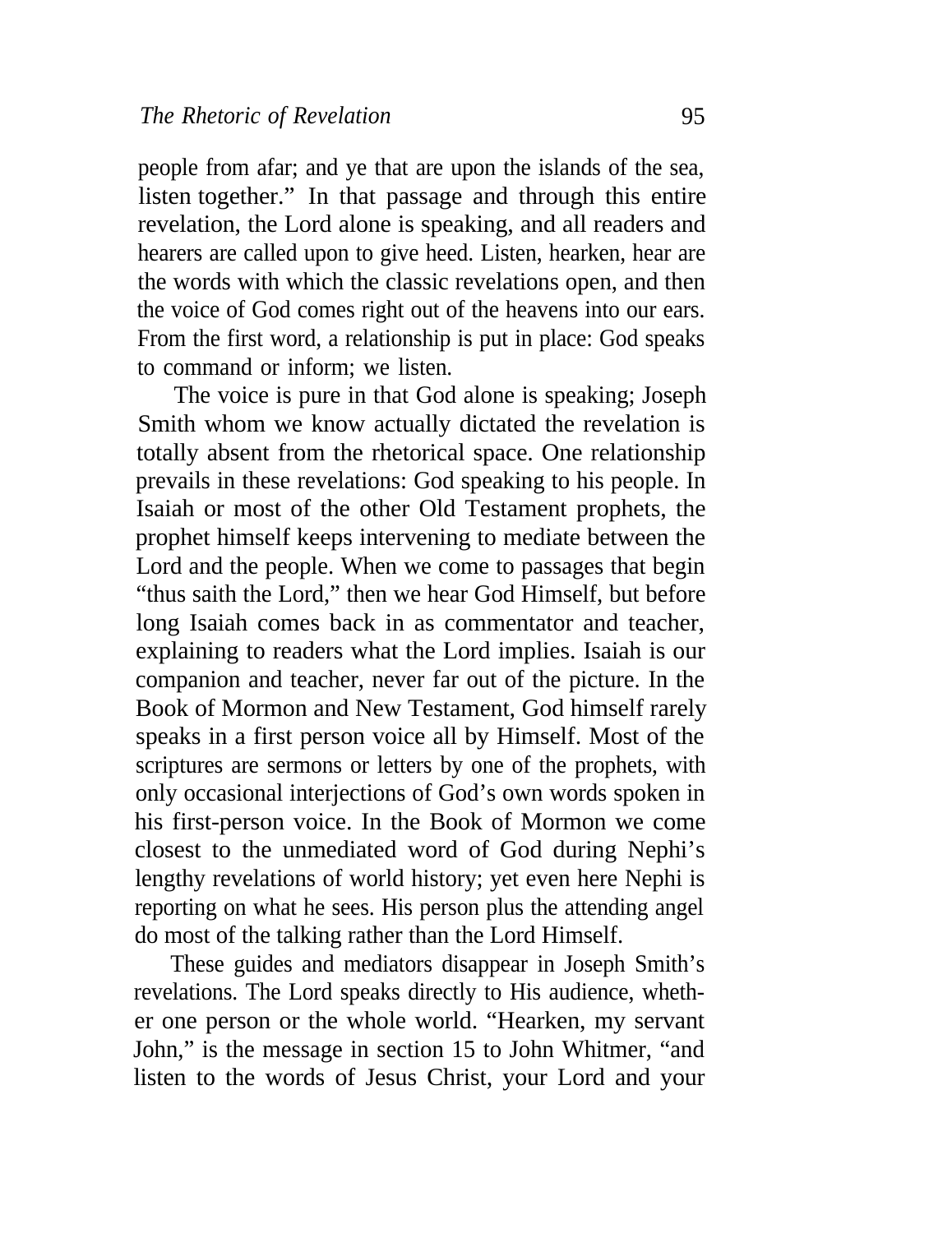Redeemer" (D&C 15:1). That is the interpersonal structure of the rhetoric: the Lord addresses the reader or listener without any intervening presence. "Hearken," the reader is told, and then the words come head on. "For behold I speak unto you with sharpness and with power, for mine arm is over all the earth" (D&C 16:1-2).

Joseph Smith's authorship, his role as revelator, is obliterated entirely from this rhetoric, even though the recipient of the revelation may have actually heard the words come from Joseph's mouth. Though Joseph was the author in the naturalistic sense of the word, the voice in the revelation is entirely separated from Prophet. In fact when Joseph figures in the revelation's rhetorical space, he is placed among the listeners. When rebukes are handed out, he is as likely as anyone to be the target. The first revelation to be written down, so far as can be told, the current section 3 in the Doctrine and Covenants, was directed entirely against Joseph Smith. Given in July 1828, after the loss of the 116 pages of Book of Mormon manuscript, the revelation had no public venue at the time. There was no Church and virtually no followers save for Joseph's own family members and Martin Harris. In section 3 he stands alone before the Lord to receive a severe tongue-lashing.

Remember, remember that it is not the work of God that is frustrated, but the work of men;

For although a man may have many revelations. and have power to do many mighty works, yet if he boasts in his own strength, and sets at naught the counsels of God, and follows after the dictates of his own will and carnal desires. he must fall and incur the vengeance of a just God upon him (D&C 3:3-4).

I consider this revelation an extraordinary rhetorical performance. Joseph, probably alone, writes a revelation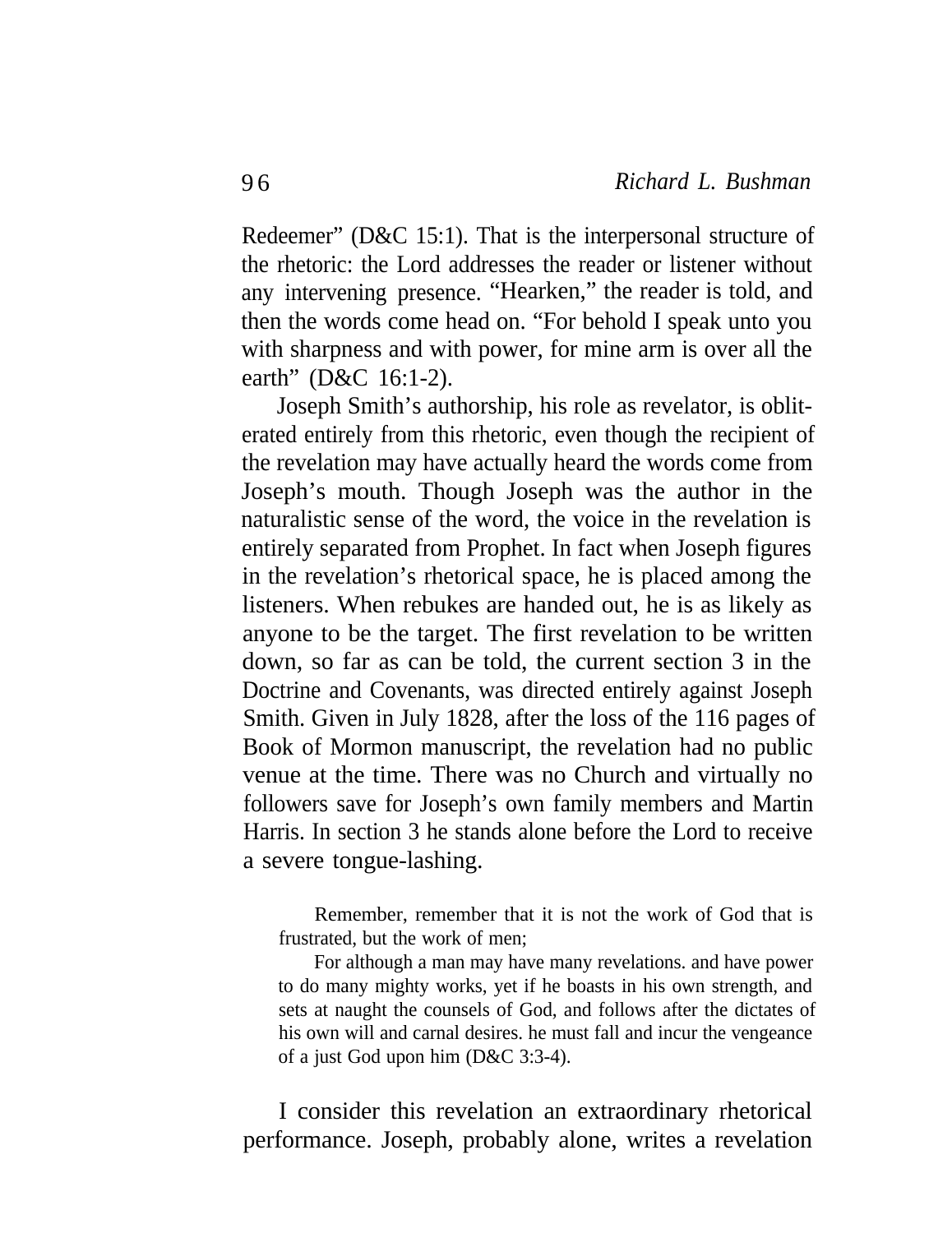spoken purely in the voice of God directed entirely at Joseph himself, rebuking him mercilessly for his weakness: "For thou hast suffered the counsel of thy director to be trampled upon from the beginning" (D&C 3:15). The prophet creates *ex nihilo,* out of nothing, a rhetorical space in which God addresses Joseph as an entirely separate being, and we can only imagine young Joseph, new and inexperienced in his calling, cowering before an angry voice, originating entirely outside of Joseph's mind. All that happens inside the rhetorical space formed by the revelation.

This rhetorical construction of two distinct persons—the Lord and Joseph Smith—is so real we are inclined to think a Being must have stood before Joseph Smith to deliver the scolding. In fact, the structure of rhetorical space in the Doctrine and Covenants has, I believe, affected the Latter-day Saint tradition of religious painting. When Latter-day Saint artists portray God revealing himself to humanity, they choose different occasions than other Christian artists. The most commonly depicted revelation in the Christian tradition, judging from my informal survey of the art in a few of our major museums, is Gabriel before Mary announcing her calling as the mother of Jesus. In these scenes Gabriel speaks while beams of golden light radiate from heaven on Mary. Less common are representations of the Old Testament prophets or of the authors of the four Gospels which show them writing while an angel speaks in their ears. Angels are common mediators in all these scenes, or a stream of light pours out of heaven on the revelator.

Latter-day Saint artists are more likely to select scenes where another kind of revelation occurs. Although Joseph received most of his revelations through the Holy Ghost, Mormon artists most often choose the First Vision as their archetypical revelation. God and Christ are present in person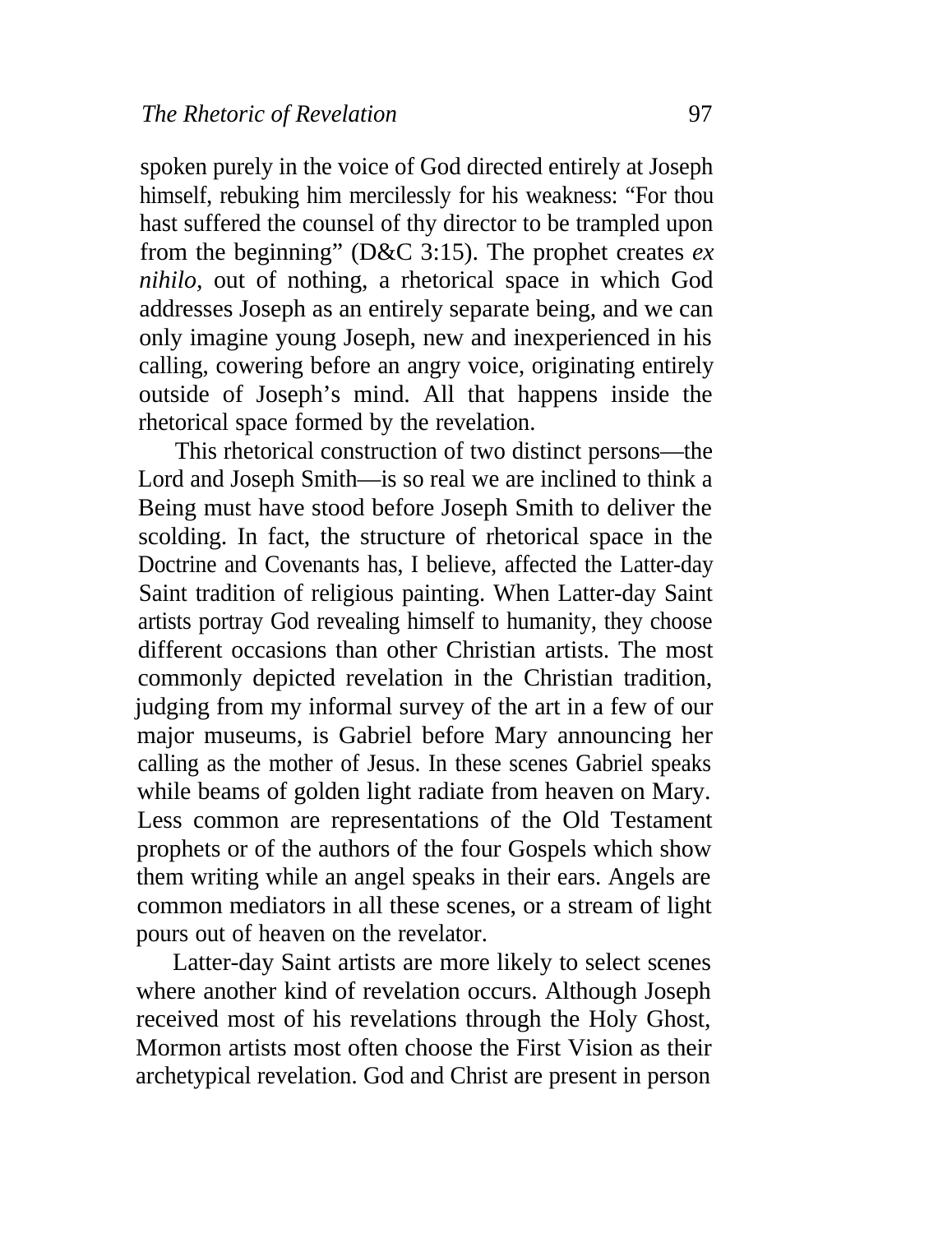in these scenes, in radiant glory, heads turned toward a kneeling Joseph who hears the words directly from their mouths. They speak to him, not through him as the angels speak through the Gospel writers. There are no mediators working from God through the angels to the prophet and then to the people. In Latter-day Saint paintings, God personally does the speaking, and the prophet is the hearer. We favor this scene, I believe, because of the way rhetorical space is formed in all the classic revelations, where God speaks directly to his people. Because of our familiarity with rhetorical space in the Doctrine and Covenants, Latter-day Saints imagine revelation as God addressing his Prophet or his people in a pure firstperson voice.

The purity of God's voice in the classic revelations makes a second feature of the revelations' rhetorical space all the more startling: the insertion of mundane matters into the exalted revelations on the doctrine and plans of God. Critical commentators, such as Fawn Brodie, have made fun of the way business details on the Nauvoo House mingle with high religious language about spreading the gospel to the four comers of the earth. In another example of this mixture, Section 93 offers a long meditation in the spirit of the first chapter of John, beginning "I am the true light that lighteth every man that cometh into the world," and going on to declare that "Man was also in the beginning with God. Intelligence, or the light of truth, was not created or made, neither indeed can be" (D&C 93:2, 29). These are among the most provocative and mysterious of Joseph Smith's teaching, and yet within a few verses the revelation rebukes Frederick Williams for letting his children get out of hand, and Sidney Rigdon and Joseph are admonished for not keeping their houses in order (D&C 93:41-50). Some revelations are long lists of missionary assignments about who is to accompany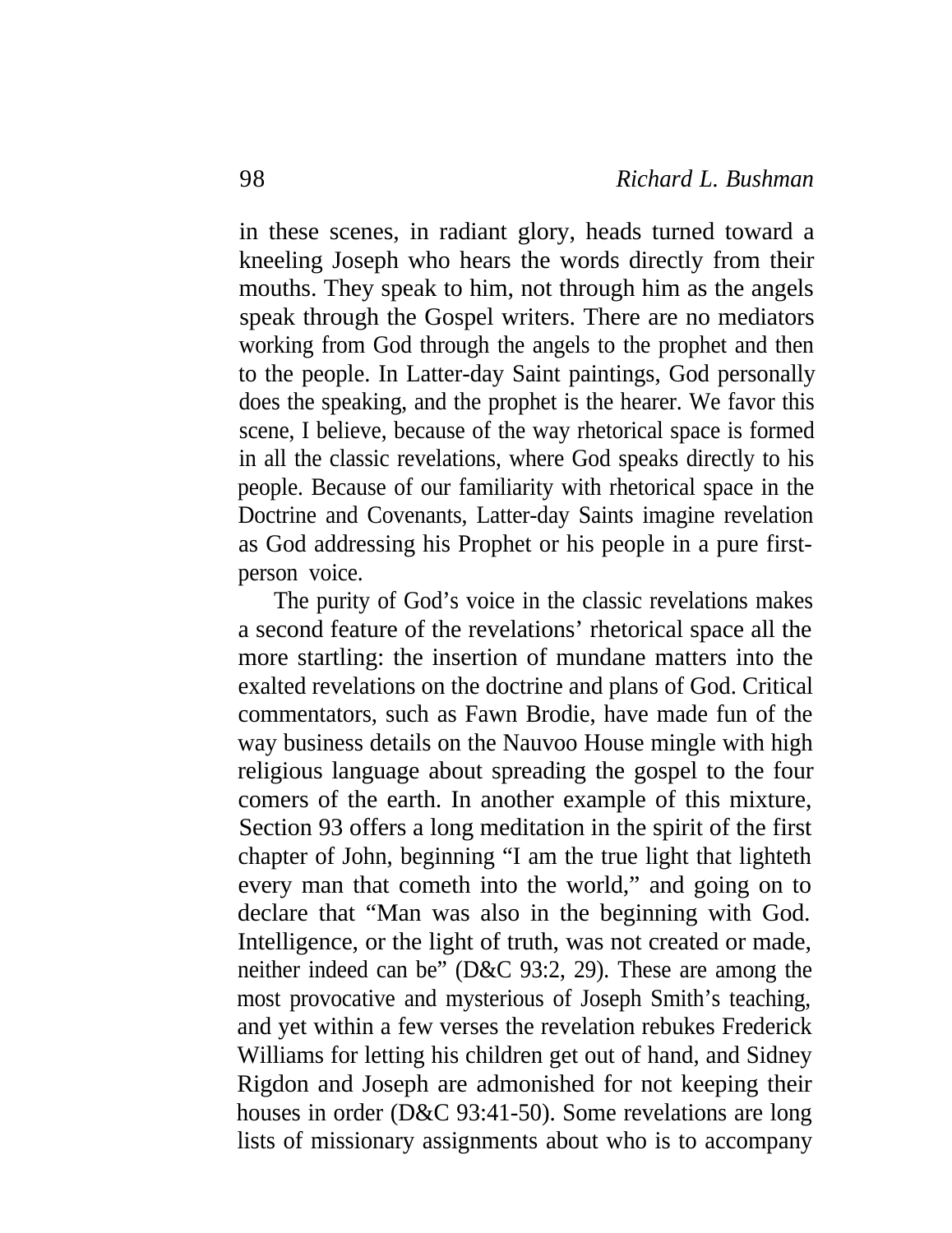whom and where they are to go (D&C 52). In many the Lord seems to micro-manage the everyday affairs of the Church with all sorts of specific instructions or admonitions to this brother or that, scarcely in keeping with the booming voice of the mighty God. We are tempted to ask: What is that exalted being doing in a revelation to John Whitmer on keeping a history (D&C 47:1), or to Edward Partridge on deeding land to the Saints (D&C 51:3)?

That rhetorical incongruity which offends some religious sensibilities is, in my view, one source of the revelations' effectiveness. The very ease with which the revelations sweep through time and space, forecasting calamities and revealing the depths of God's purposes, and then shedding light upon some named individual with a particular assignment makes the revelations work. Those humdrum, everyday details of managing the Church are absorbed right into the same rhetorical space where God is steering the world toward the Second Coming. In the revelations we go back in history to Adam, Enoch, Moses, we are carried into deep space where worlds are being created, and then we move forward in time to the descent of Enoch's city. Into this world where God rules and God speaks are brought John Whitmer, Oliver Cowdery, Lyman Wight, Jared Carter, Thomas Marsh, and all the other specific individuals who were being mobilized for the latter-day work. The lives of plain people were caught up in the same rhetorical space where God's voice spoke of coming calamities and the beginning of the marvelous work and a wonder. The revelations create a rhetorical world in which the Almighty God and weak and faltering men work together to bring about the divine purposes. Such language, in my opinion, has the power to change mundane existence into a sacred mission.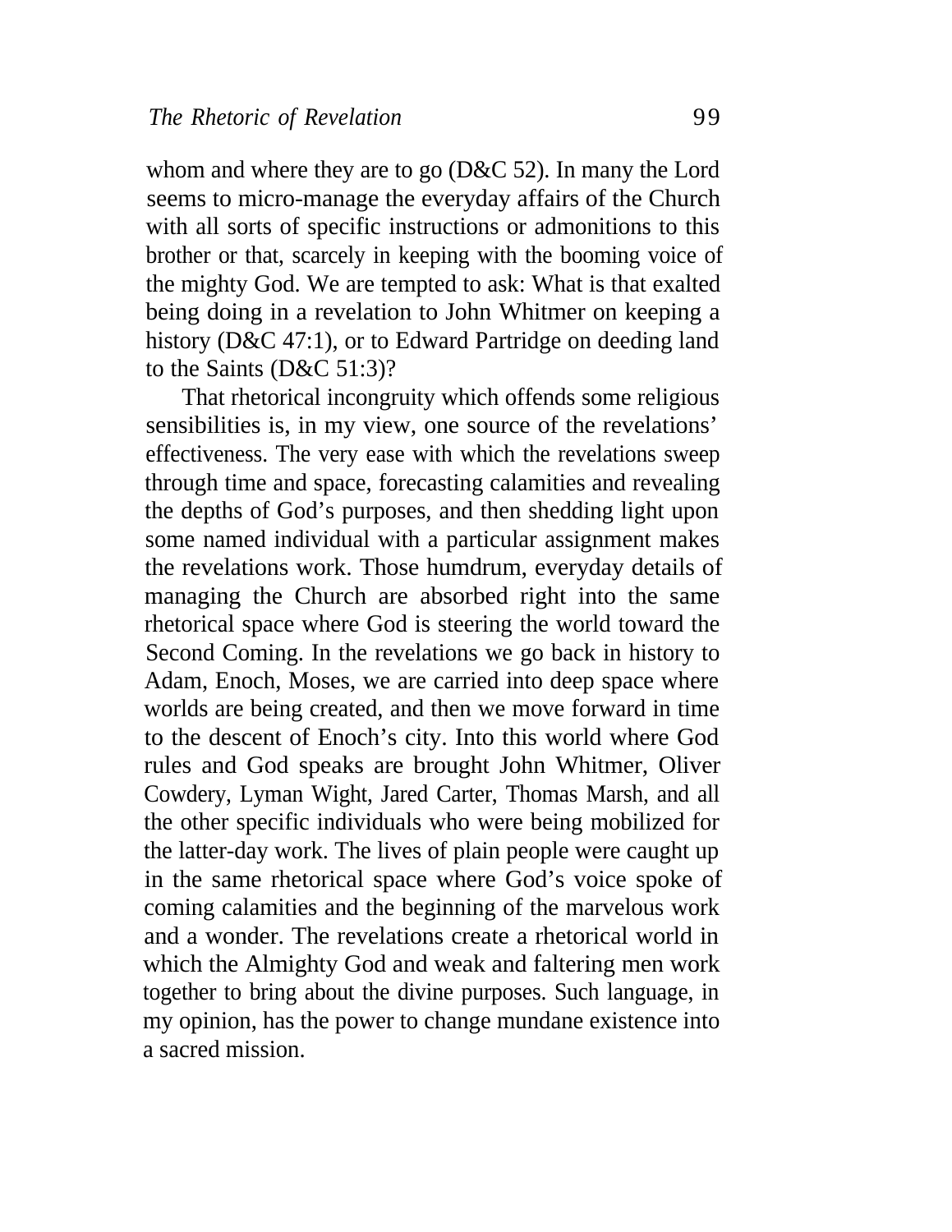Considering that this space is merely constructed by words on a page, why should anyone believe the revelations? Besides considering the purity of God's voice in the classic revelations, and the mingling of the mundane with the sublime in these rhetorical spaces, we must ask about the authority of the heavenly voice. How does the speaker in the revelations persuade us to believe? Writers who create other types of rhetorical space use various devices to establish credibility. Novelists usually rely on the verisimilitude of their characters and scenes; they describe a believable world in concrete detail and after winning their readers' confidence in the reality of the story, carry them off on fantastic adventures. The agricultural experts of the Prophet Joseph's day claimed they were reporting actual experiments in planting com or working with improved plows, and urged their readers to try the new methods for themselves, making experimentation the basis of their credibility. Evangelical preachers proved their doctrines from the scriptures, relying on the authority of an accepted divine text. Out of all the possible means for establishing credibility, what reasons did the speaker in Joseph Smith's revelations give for believing in His voice?

The answer is the voice gave no reasons at all. In one unusual passage the Lord does speak about reasoning as a man, but then after a few verses returns to the usual declarative mode (D&C 50:10-22). From the pages of the revelation, the voice commands us to hearken and then proceeds to the message. Authority comes almost entirely from the force of the words themselves. Do they sound like the voice of God heard in the Bible? Is this the way we imagine God speaking? People who listened to the early Mormon missionaries may have measured the message against the standard of the New Testament and judged whether or not the teachings conformed to scripture. Many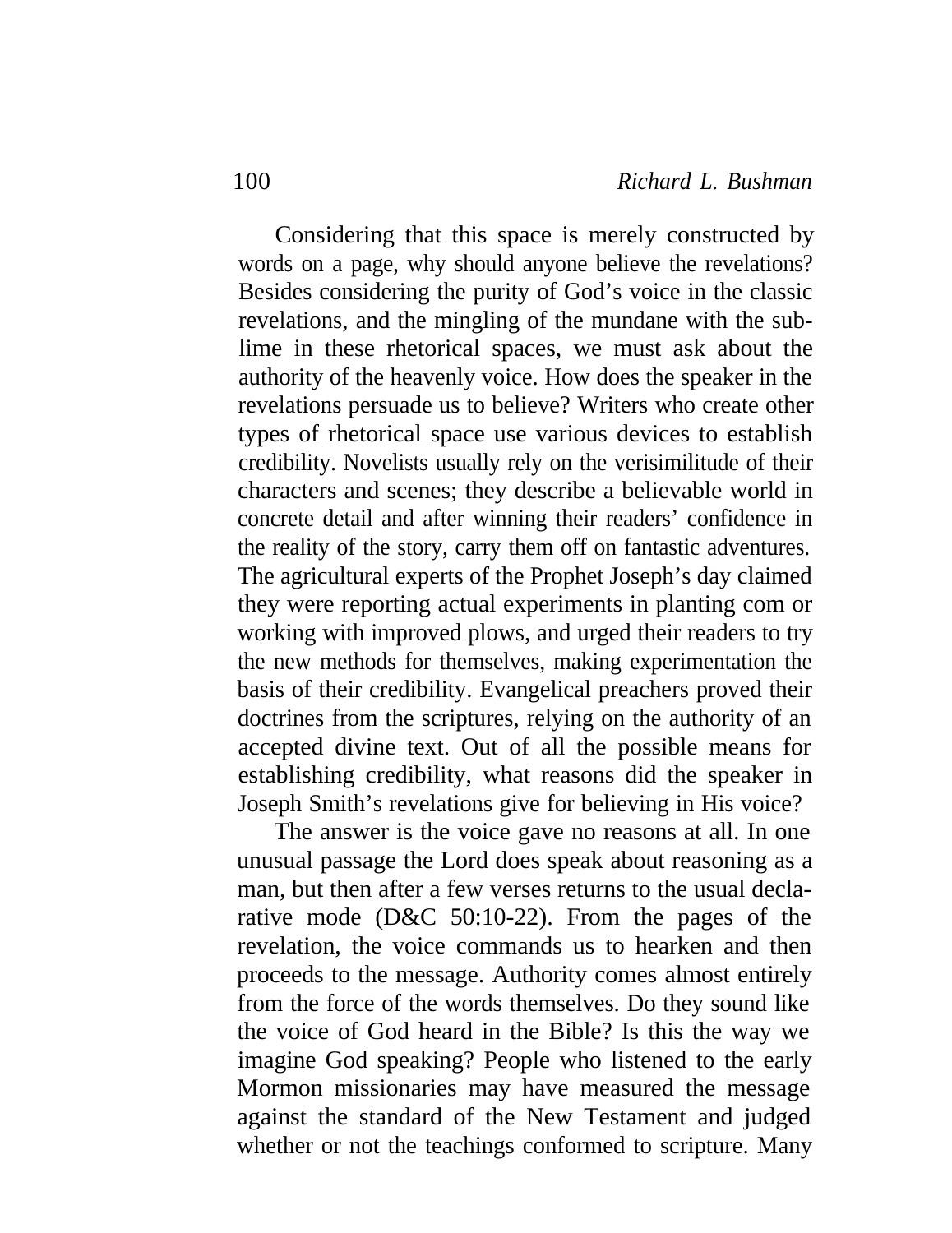conversions must have come only after rational evaluation and a comparison of Mormon doctrine with prior beliefs. But none of that reasoning comes from the revelations themselves. The voice of the Lord does not urge people to compare the words of the revelations with biblical teachings or to submit them to any rational test whatsover. There are no proof texts and only now and then a presentation of evidence. The Lord speaks and demands that people listen. They must then decide for themselves to believe or not, without reference to any outside authority—common sense, science, the opinions of the educated elite, tradition. Within the rhetorical space of the revelation, the hearer is left alone, facing the person behind the pure voice, with the choice to hearken or turn away.

Though forced to choose on their own, without the benefit of outside help, those who did believe and became Mormons granted great authority to the revelations. They called them commandments—hence the title The Book of Commandments—and depended on them for a lead whenever a decision was to be made. In March 1830, when Martin Harris was disillusioned by the slow sales of the Book of Mormon, he told Joseph in a panic, "I want a Commandment." Joseph tried to calm him, but Martin insisted "I must have a Commandment."<sup>6</sup> He meant that he wanted a revelation from God to reassure him about the future success of the book. Whenever there was uncertainty, people came to Joseph with the same request: get a commandment, they said, meaning a revelation. The Prophet had to tell them, as he told Martin, that they should live by what they had received; it was not a light matter to trouble the Lord for new revelations. Ezra Booth, the apostate who wrote in detail about his six months sojourn as a Mormon, said the Church was governed by Joseph's commandments—not his commands, but the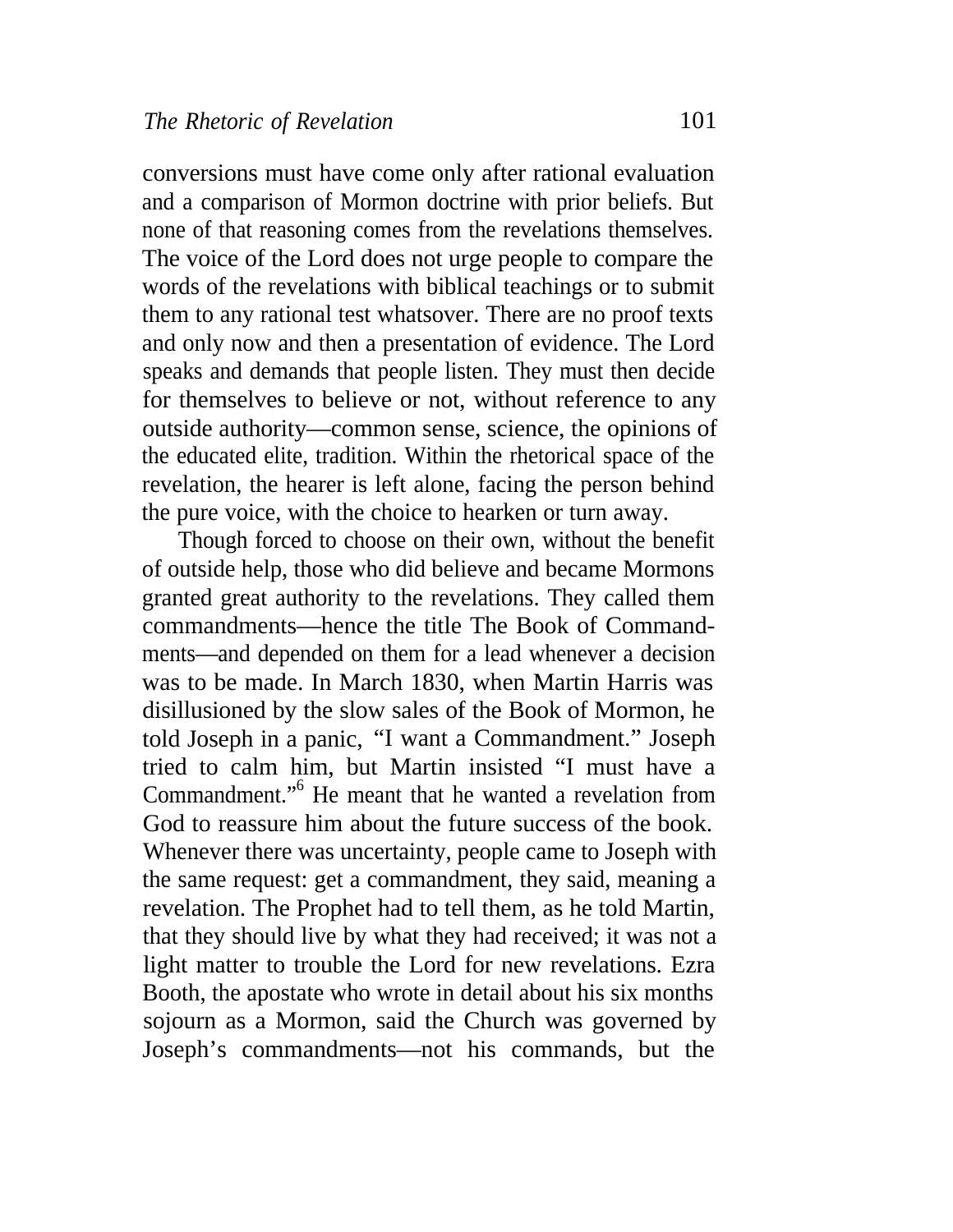commandments, meaning the revelations he received about governance of the Church.<sup>7</sup>

That confidence attests to the power of the rhetorical space formed by the revelations. The people accepted the voice in the revelation as coming directly from God, investing the highest authority in the revelations, even above Joseph Smith's counsel. In the revelations, they believed, God himself spoke, not a man. Although the believers trusted and loved the Prophet, the request for a commandment shows they believed in the revelations even more. In them they heard the pure voice of God speaking, not just the voice of Joseph their President and Counselor. They had, in other words, accepted the terms of the rhetorical space formed by the revelation. Within that space God spoke directly and forcefully from the heavens with the Prophet himself absent from the space. The believers heard that voice and believed it; in times of stress they wanted to hear it again. In the bleak fall of 1833, when news of the expulsion from Jackson County was filtering into Kirtland, Frederick G. Williams reported sadly that though Joseph was giving counsel they had not received any revelations for a long time.<sup>8</sup> They depended on those powerful words for sustenance and guidance and during a drought longed for them to come again.

We can wonder how Joseph learned to write these revelations in the pure voice of God without pretending to give reasons or depend on outside authority. Whence the certainty of attack in the opening words of the first written revelation? The works, and the designs, and the purposes of God cannot be frustrated, neither can they come to naught (D&C 3:1). How did Joseph learn to speak that way at age twenty-two? A few years ago, while visiting my daughter-inlaw's family in England, the father of the house mentioned Charlotte Bronte's almost miraculous composition of *Jane*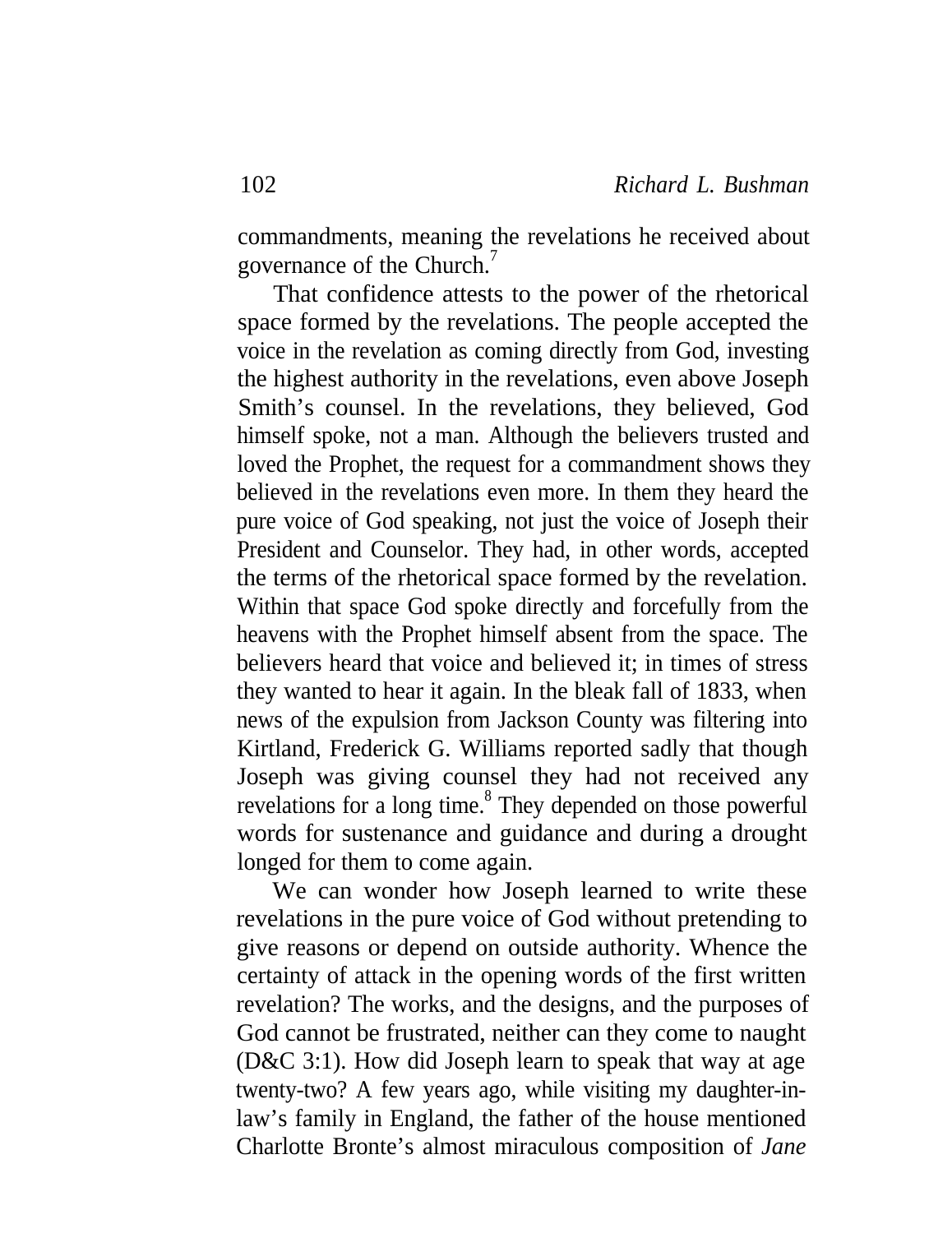*Eyre* without any prior training as a novelist, and I thought at once of the parallel to Joseph Smith. Could a young genius simply turn out an original and powerful literary production without preparation? I asked if I could look at a biography of Charlotte Bronte and fortunately their library had one. In the account, I learned that Charlotte, the daughter of a country cleric, began writing stories and essays when she was nine, and she and her sisters put on dramas of their own composition all through their teen-age years. Although untrained and certainly precocious, Charlotte had been writing for a decade before the publication of *Jane Eyre.* We find none of that runup to Joseph Smith's literary productions. At most we have Lucy Smith's report on a few weeks of storytelling in the fall of 1823 when Joseph amused the family with tales about ancient America. None of the neighbors who later reported on Smith family character mentioned Joseph's writing or religious speech. In fact, they gave no explanation for the Book of Mormon and the early revelations at all. Like the Book of Mormon, the revelations came out of the blue.

The early revelations present a problem to cultural historians who want to understand Joseph Smith's works as historical productions. They present another kind of problem to today's readers who, like the first readers of the Book of Commandments, are asked to decide. Will we enter into the revelations' rhetorical space and hearken to the voice of God—or will we turn away and lead our lives in other spaces, heeding other voices than the God of the revelations?

### **Notes**

1. This paper was first given at the Conference on Ancient Scriptures and Modern Revelations, Brigham Young University, 7 June 1997.